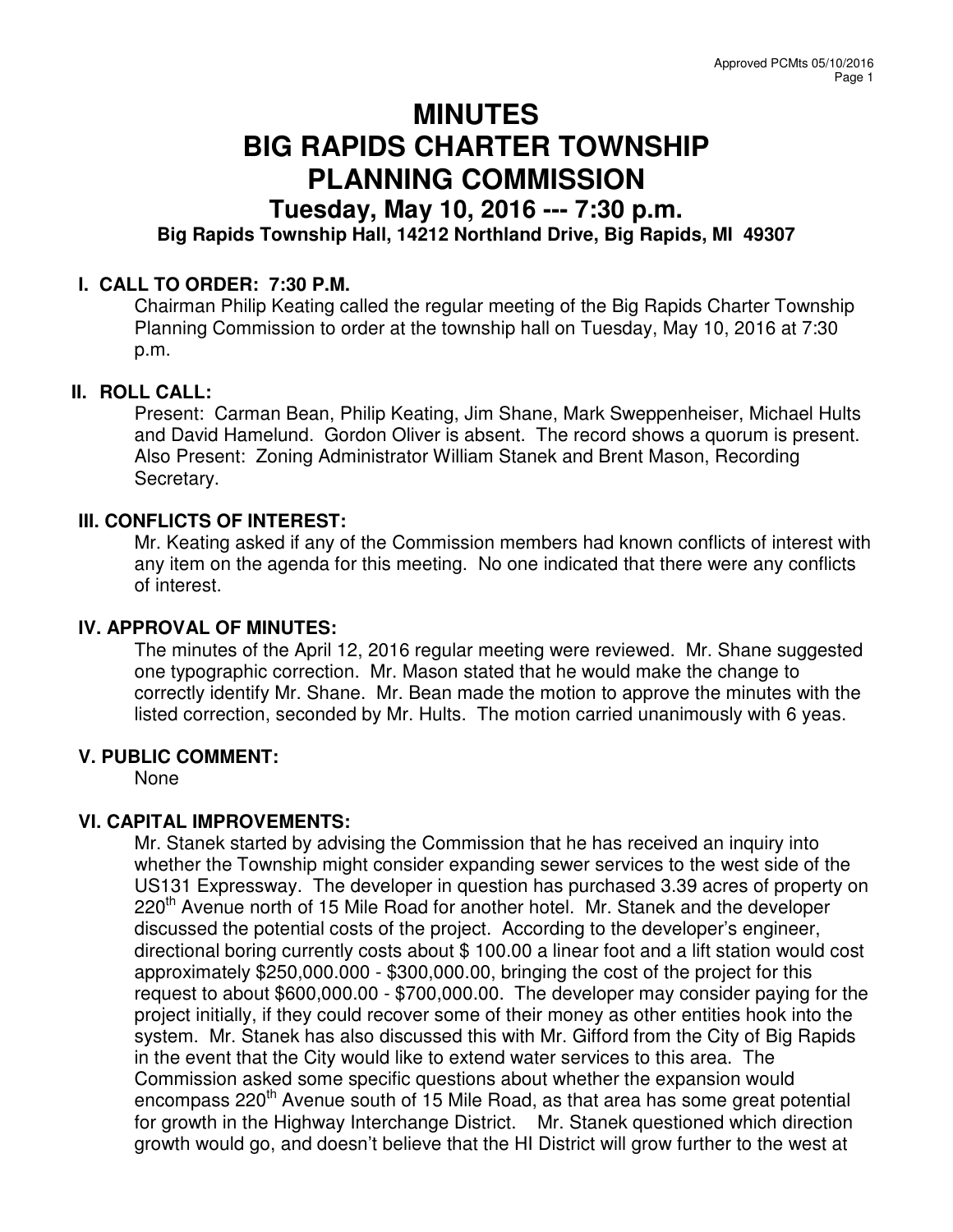this time. Mr. Keating asked if this sewer expansion would be accessible to other development. Mr. Stanek advised that the sewer system would be under Township control, and would be designed to allow for future growth and connections. Mr. Stanek also advised this might give us the leverage to entice the City of Big Rapids to extend water services west of the expressway as well. Mr. Bean asked if the funds were available for this project. Mr. Stanek reiterated that it is his hope that the developer may initially fund the project in order to get it operating. Later, if given the option, they may be able to recoup some of their investment when other entities tap-in. Meijer's recouped some of the cost for their sewer system expansion by having an agreement that required future development to reimburse them for a portion of the project cost over a certain period of time. Mr. Hamelund asked about how much further west the Township is going to let the Highway Interchange District expand if the demand keeps growing. Mr. Sweppenheiser said that past 225<sup>th</sup> Avenue the land is swamp and very wet. The Commission got into a discussion about future land use and available property in the current HI District. The Commission was reminded that they have some say in changing the master plan, if needed. Most of the current property would likely become available for other development if a sale price can be negotiated, so there is presently a reasonable amount of property still zoned for commercial development in the HI district. Mr. Hamelund expressed a concern about traffic increasing on Woodward Avenue. Discussion moved to The Hills of Mitchell Creek and the development of single family and duplex condos. Mr. Keating brought the topic back to water and sewer at the expressway, and asked Mr. Stanek what he needed the Commission to do. Mr. Stanek said that he would like the Commission to express that they are in favor of the proposed expansion of water and sewer services west of the expressway and be ready to support moving forward if needed. Mr. Sweppenheiser stated that he doesn't speak for the City of Big Rapids while he is serving on the Township Planning Commission, but does believe that the City will be interested in pursuing expansion of water services to the area. Mr. Keating closed this topic of discussion when Mr. Stanek advised that he was satisfied with the discussion that has taken place. Mr. Keating requested that the record show that the Commission is supportive of and interested in seeing water and sewer services expanded west of the US131 Expressway in the effort to further commercial growth in the Highway Interchange District.

# **VII. OTHER BUSINESS:**

Mr. Stanek provided an update on LeeAnn's Flowers, @ 1205 N. State Street. Mr. Stanek told the Commission that he did not have to write a ticket, even though he was prepared to when he visited on April 15. Conditions at the location had improved greatly and the proprietors have been working hard to get the property cleaned up and ready for business. Mr. Stanek has heard from many citizens about how much better the property appears. He provided a copy of the letter he sent on April 29, 2016, giving Mr. Engels and Ms. LeGree permission to open for growing and retail sales of flowers, plants and vegetables. Work is still continuing at the location. Mr. Stanek did state that he attempted to negotiate the removal of the hoop greenhouses, with the goal of getting them to remove one and set the large one approximately  $6 - 9$  feet further west on the property. They were willing to listen, but moving the large greenhouse will be a difficult undertaking after looking at the structure. Mr. Stanek did pass on that there is still one issue that needs to be addressed. Mr. Engels wanted to re-side the west wall, and reframed it with a newer window, but never took out a building permit. Mr. Mason advised the Commission that the Building Official will be visiting the location on